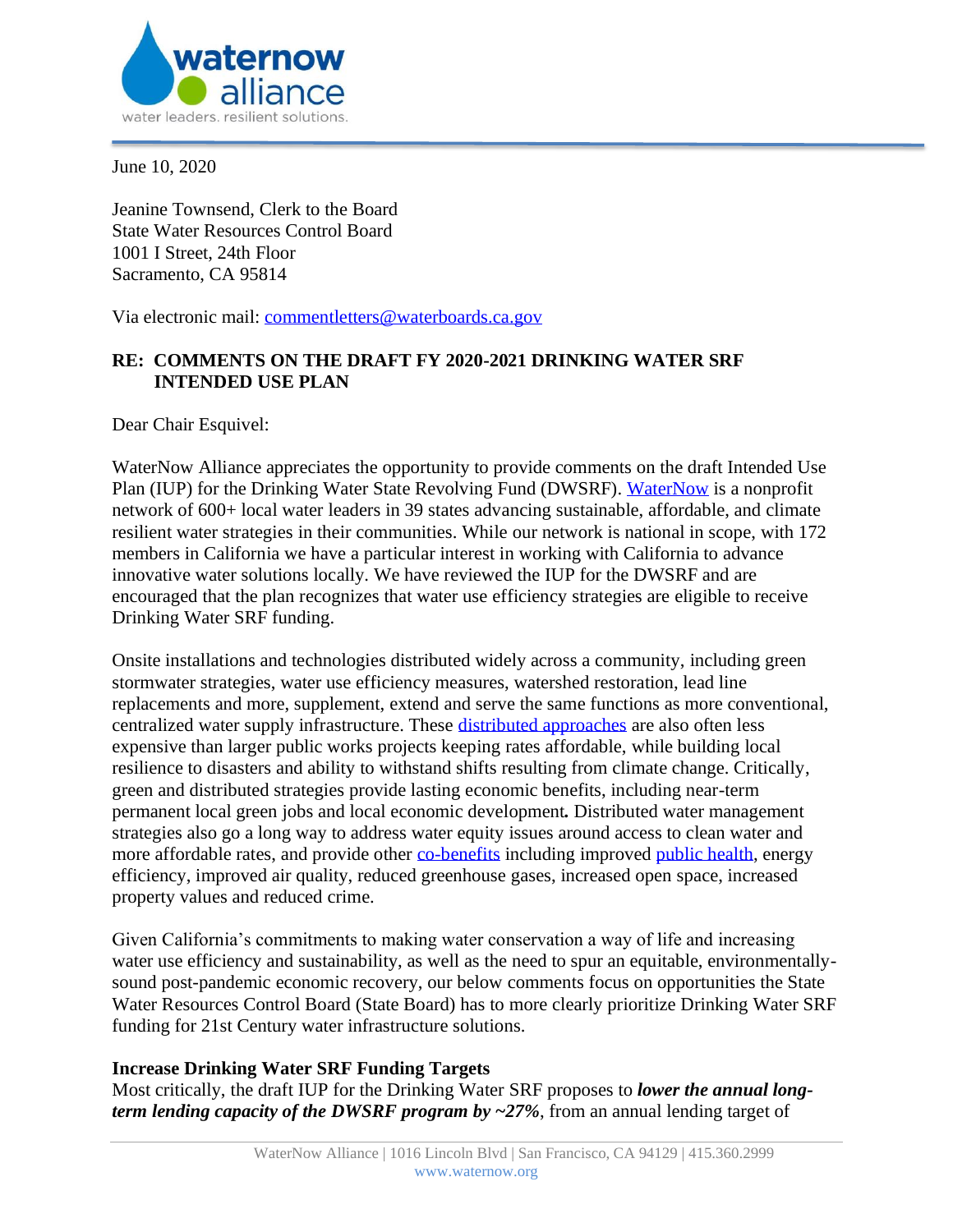Draft DWSRF IUP WaterNow Comments Page 2 of 3

\$420 million in the previous IUP, to \$308 million in the current draft.<sup>1</sup> This significant reduction runs counter to statewide priorities, including but not limited to:

- The Governor's draft 2020 Water Resilience Portfolio Recommendations 1.2 and 5.2, which call for **increasing** financial capacity to support drinking water projects through the Drinking Water SRF and other state and local funding mechanisms and piloting stormwater capture and use projects through the DWSRF, respectively;
- The growing need for increased investment in water infrastructure; and
- Critically needed local economic stimulus to address the local financial impacts of the COVID-19 pandemic.

Reducing funding capacity for such a vital program could undermine local water agencies' essential efforts to bolster California's investments in sustainable water infrastructure that will help stimulate the economy. For these reasons, we respectfully recommend that the State Board direct staff to re-evaluate the draft IUP funding targets and increase the targets wherever possible. At a minimum, we urge the State Board to allow additional stakeholder and Board member review of the funding capacity analysis and, if appropriate, develop a revised analysis to guide the program this fiscal year and over the long term.

## **Expand the Green Project Reserve**

WaterNow appreciates that the draft IUP opts to make DWSRF funds available for Green Project Reserve (GPR) eligible projects. However, the draft IUP specifically limits GPR projects for SFY 2020-21 to installation of water meters, and does not recognize the human health benefits of GPR eligible projects.

WaterNow fully supports the use of water meters to promote water conservation. But the scope of GPR projects eligible for DWSRF funding is much broader, and many GPR projects provide significant human health benefits by ensuring compliance with drinking water standards as well as water use efficiency priorities. These include but are not limited to watershed protection, leak detection devices, and lead service line replacements. By restricting the use of Drinking Water SRF funds to meters, the Board is missing a key opportunity to support sustainable drinking water projects across California.

For these reasons, we urge the State Board to revise the IUP to include the following two recommendations:

<sup>&</sup>lt;sup>1</sup> Drinking Water SRF Draft IUP, p. 24 ("Given current capitalization and debt levels, and assuming conservative future capitalization, loan terms and earnings levels, and bond and coverage terms, the DWSRF can operate at an estimated sustainable financing level of approximately \$308 million per year. The capacity is the amount of new lending that could be done per year with the existing loan pool and new loans pledged to potential bonds. The annual capacity is a level amount that could be originated each year for the next 20 years. The Funding Target, therefore, for SFY 2020-21 will be \$308 million in new financing.").